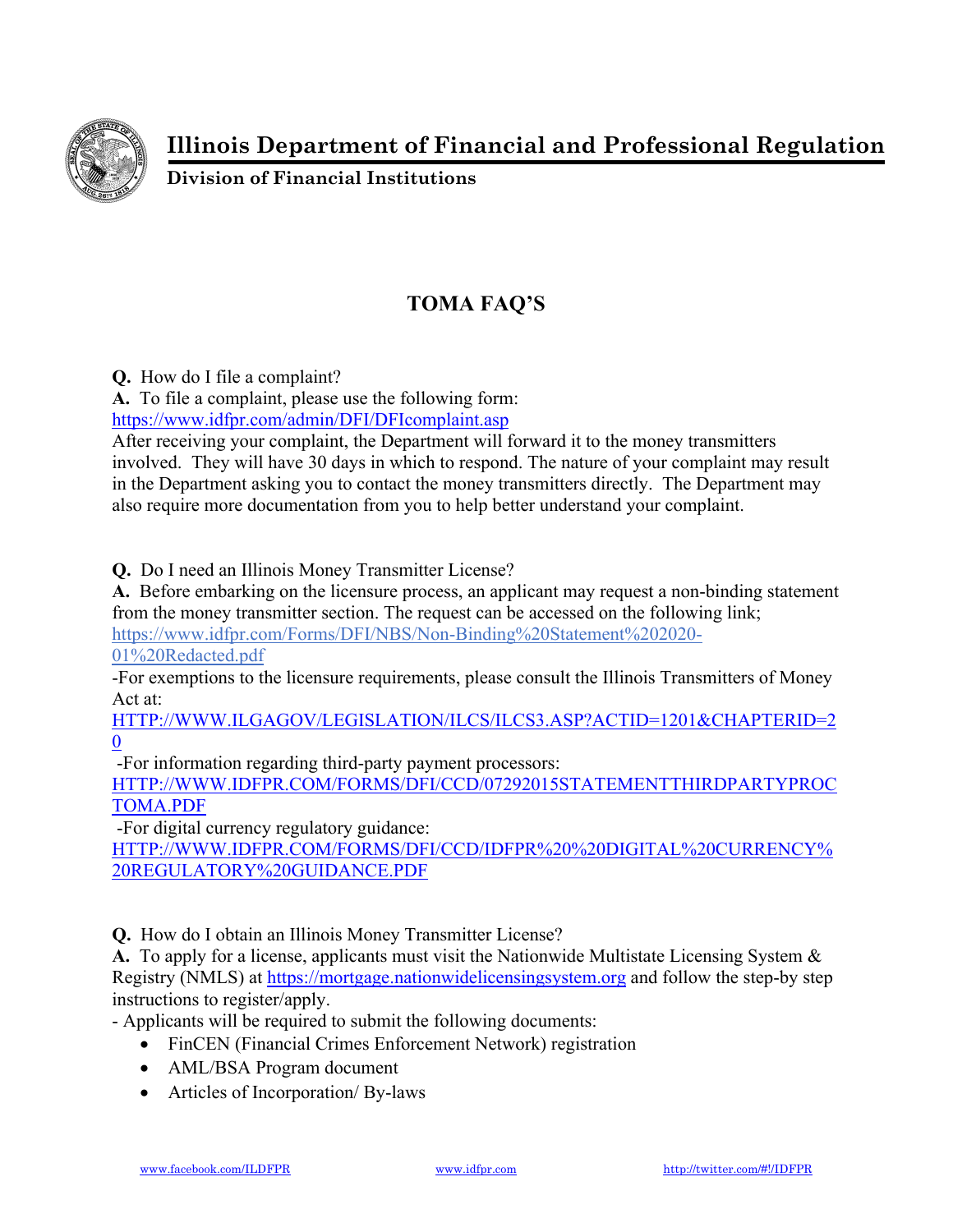- Certificate of Good Standing in Illinois and home district
- List of other states where licensed
- List of proposed Illinois locations/authorized sellers
- Sample authorized seller contract
- Sample customer receipt showing Illinois disclosure
- Affidavit to comply with all laws
- Surety bond
- Consent to Process of Service (form on website)
- SEC (Securities and Exchange Commission) filings (if applicable)
- $\bullet$  Business plan/flow of funds
- Net worth calculation
- Name/address of all clearing banks used
- Recent financial statements (startup applicants may submit unaudited financial statements certified by a Corporate Officer).

After review, the department may require applicants to demonstrate their systems used for money transmission in order to verify that there are sufficient controls in place to comply with state and federal requirements. Applicants will be required to pay the following fees when applying for a license (205 ILCS 657/45):

- \$100 application fee
- \$100 license fee (which shall be refunded if the application is denied/withdrawn)
- \$10 for each authorized seller location

Prior to issuing a license, the Director of Financial Institutions may use his/her discretion to conduct an on-site investigation/examination to determine the financial condition and responsibility, financial and business experience, and character and general fitness of the applicant (205 ILCS 657/35).

**Q.** After I have been issued a Money Transmitter License, what must I do to keep it current, and how do I renew my license?

**A.** The following items must be submitted annually, quarterly, or as required: Annually

renewals must be submitted into NMLS by December 1st of each year: (205 ILCS 657/40):

- Submit the request for renewal.
- Pay renewal fee.
- Upload agents.
- Pay fee for agents.
- Upload current bond.
- Upload current SOS.
- Upload into NMLS audited financial statements for the past year of operations (due 120 days after end of fiscal year).
- •